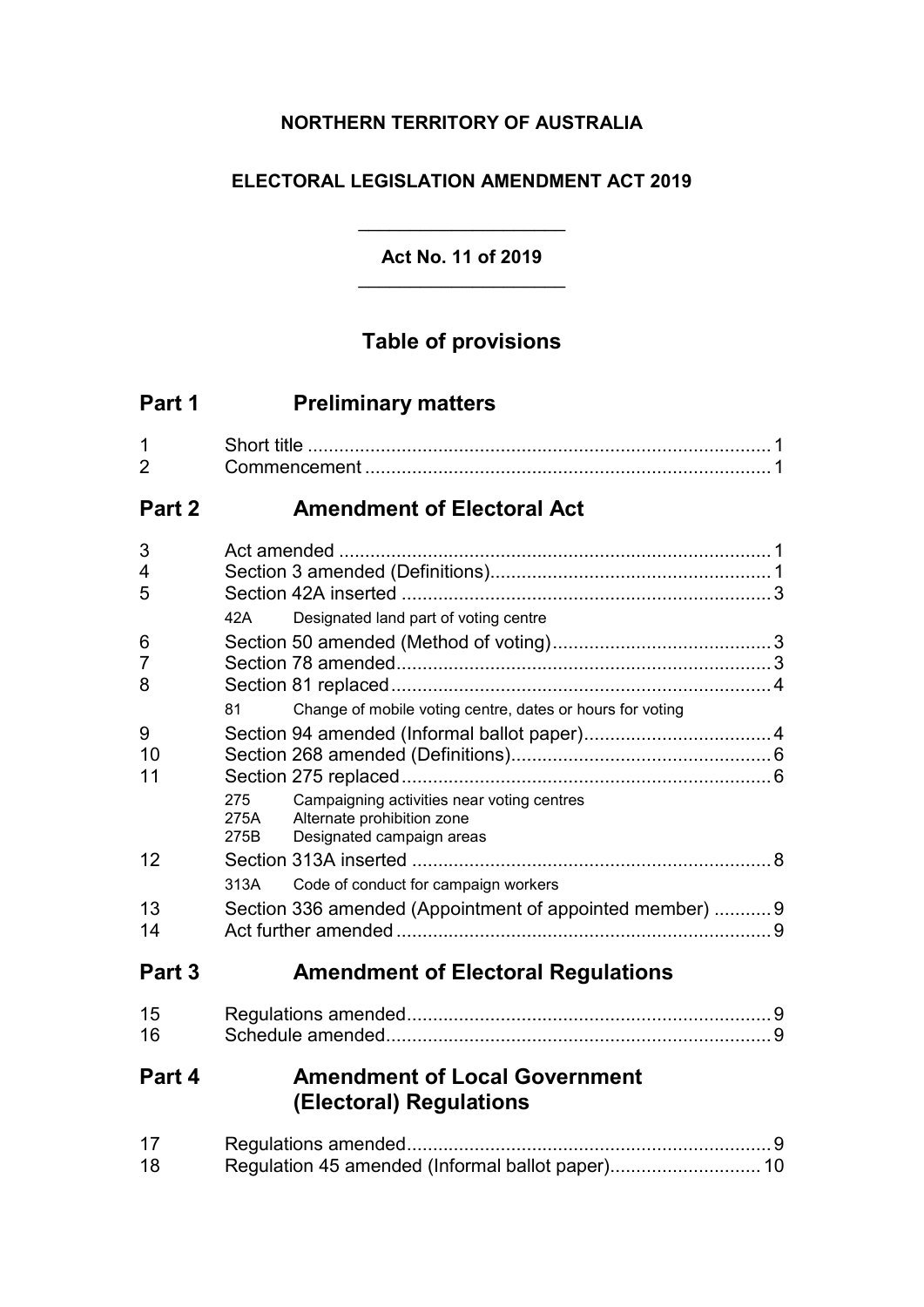# **Part 5 Repeal of Act** 19 Repeal of Act................................................................................. 11 **Schedule Act further amended**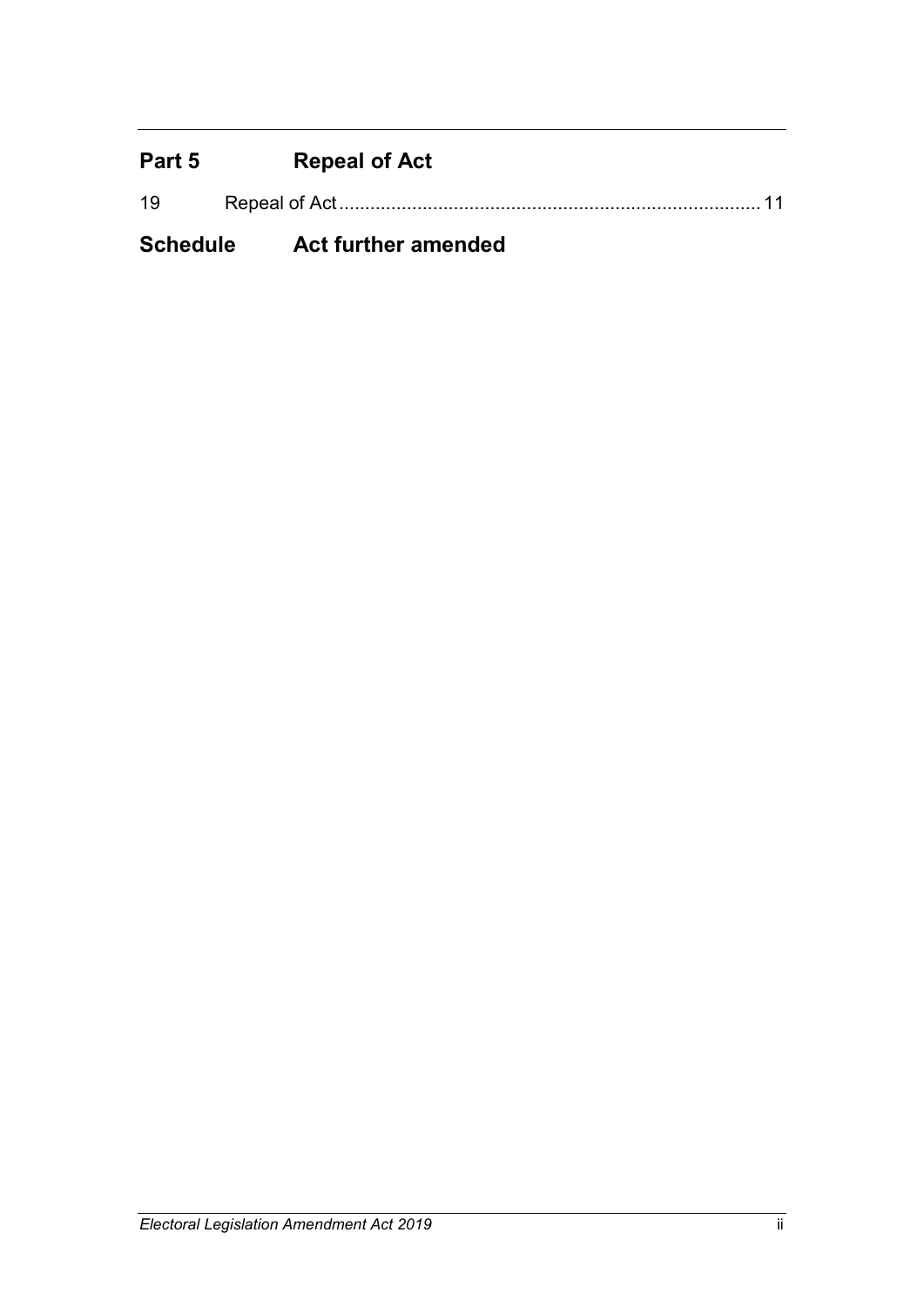

## **NORTHERN TERRITORY OF AUSTRALIA** \_\_\_\_\_\_\_\_\_\_\_\_\_\_\_\_\_\_\_\_

### **Act No. 11 of 2019** \_\_\_\_\_\_\_\_\_\_\_\_\_\_\_\_\_\_\_\_

An Act to amend the *Electoral Act*, the *Electoral Regulations* and the *Local Government (Electoral) Regulations*

> [*Assented to 9 April 2019*] [*Introduced 29 November 2018*]

**The Legislative Assembly of the Northern Territory enacts as follows:**

## **Part 1 Preliminary matters**

#### **1 Short title**

This Act may be cited as the *Electoral Legislation Amendment Act 2019*.

### **2 Commencement**

This Act commences on the day after the day on which the Administrator's assent to this Act is declared.

## **Part 2 Amendment of Electoral Act**

#### **3 Act amended**

This Part amends the *Electoral Act*.

#### **4 Section 3 amended (Definitions)**

(1) Section 3, definitions *mobile polling place* and *polling place*

*omit*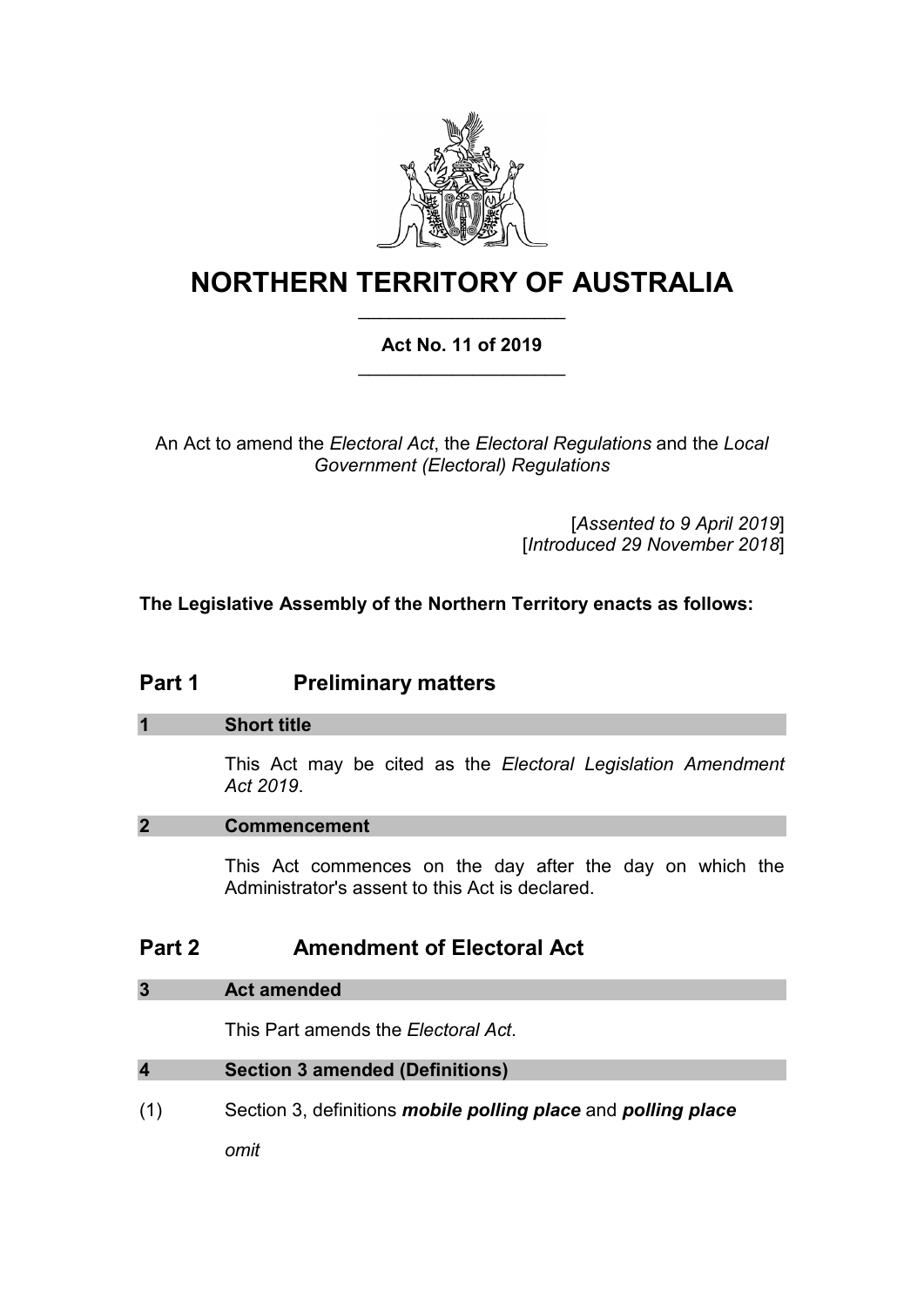#### (2) Section 3

*insert (in alphabetical order)*

*alternate prohibition zone*, see section 268.

*campaigning activity*, see section 268.

*designated campaign area*, see section 268.

*election day voting centre* means a voting centre appointed under section 42(1)(b) where votes are taken by an authorised officer during polling hours on polling day.

*mobile voting centre* means:

- (a) a mobile voting centre declared under section 78(1); and
- (b) a voting centre substituted for a mobile voting centre under section 81(1).

*substituted centre*, see section 81(1).

*voting centre* means an election day voting centre, a mobile voting centre and a pre-election voting centre.

(3) Section 3, definition *polling hours*, paragraph (a)

*omit*, *insert*

- (a) for an election day voting centre from 8 am to 6 pm; or
- (4) Section 3, definition *polling hours*, paragraph (b)

*omit*

pre-poll

*insert*

pre-election

(5) Section 3, definition *polling hours*, paragraph (c)

*omit (all references)*

polling place

*insert*

voting centre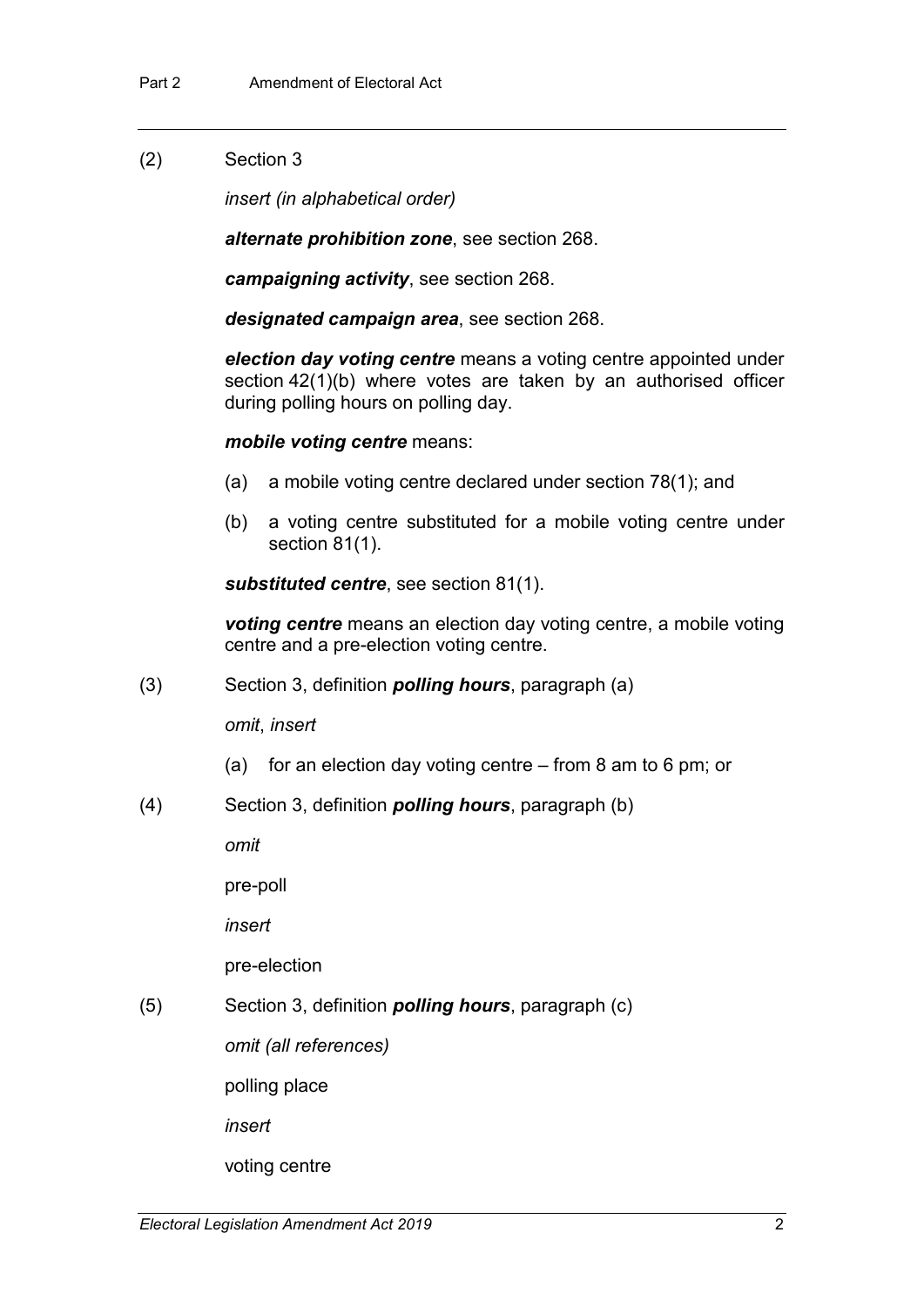#### **5 Section 42A inserted**

After section 42

*insert*

#### **42A Designated land part of voting centre**

- (1) The officer in charge of an election day voting centre or a pre-election voting centre may designate the area adjacent to the voting centre to be part of that voting centre by erecting a notice in the adjacent area.
- (2) An authorised officer may designate an area in the vicinity of a mobile voting centre to be part of the mobile voting centre by erecting a notice in the designated area.
- (3) A designation under subsection (1) or (2) ends when the officer in charge or the authorised officer respectively removes the notice.

#### **6 Section 50 amended (Method of voting)**

Section 50(2)

*omit, insert*

- (2) The person must:
	- (a) place the number "1" in the candidate square for a candidate to indicate the person's first preference for the candidate; and
	- (b) place consecutively increasing whole numbers (starting with the number "2") in the candidate squares for each of the other candidates to indicate the order of the person's preferences for those candidates until a number is placed in all candidate squares.

#### **7 Section 78 amended**

(1) Section 78, heading

*omit*

**polling places**

*insert*

#### **voting centres**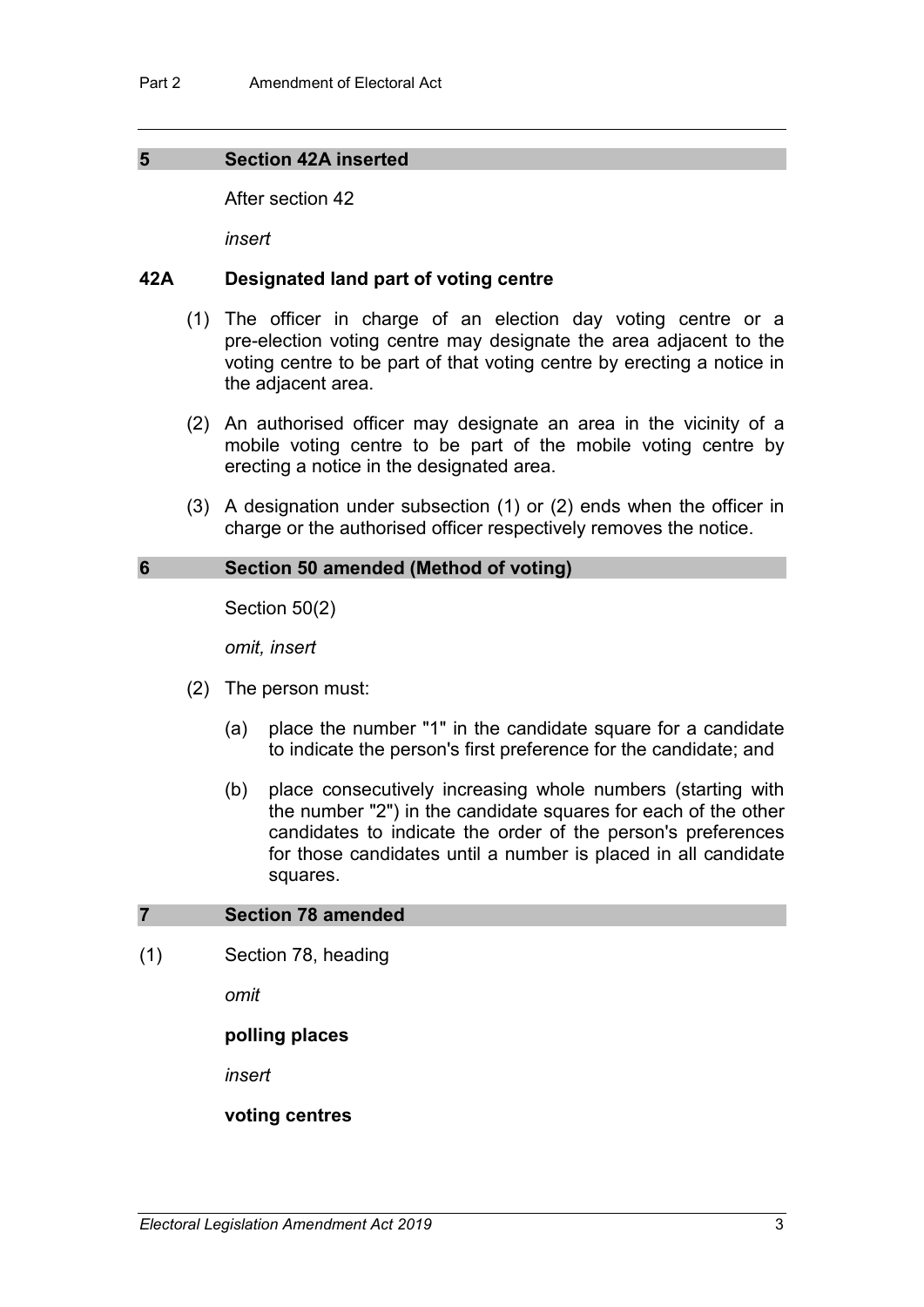(2) Section 78(1)

*omit*, *insert*

- (1) The Commissioner may, in writing, declare an election day voting centre or a pre-election voting centre to be a mobile voting centre where votes may be taken by an authorised officer during the mobile polling period.
- (3) Section  $78(2)(a)$ ,  $(3)(a)(i)$  and  $(ii)$ ,  $(b)$  and  $(c)$ ,  $(4)$  and  $(5)(b)$

*omit*

polling place

*insert*

voting centre

#### **8 Section 81 replaced**

Section 81

*repeal*, *insert*

#### **81 Change of mobile voting centre, dates or hours for voting**

- (1) The Commissioner may take any of the following actions in respect of a mobile voting centre if the Commissioner is satisfied that there are special circumstances requiring such an action:
	- (a) substitute another voting centre (a *substituted centre*) for the mobile voting centre;
	- (b) change the dates or hours during which votes may be cast at the mobile voting centre.
- (2) The Commissioner must give notice to the public of the substitution or change and the notice must be reasonable and practicable in the circumstances.

#### **9 Section 94 amended (Informal ballot paper)**

(1) Section 94(2), (3) and (3A)

*omit*, *insert*

(2) For section 50(2), a voter is taken to have indicated the voter's order of preferences for all the candidates on a ballot paper in the circumstances mentioned in subsection (3), (3A) or (3B).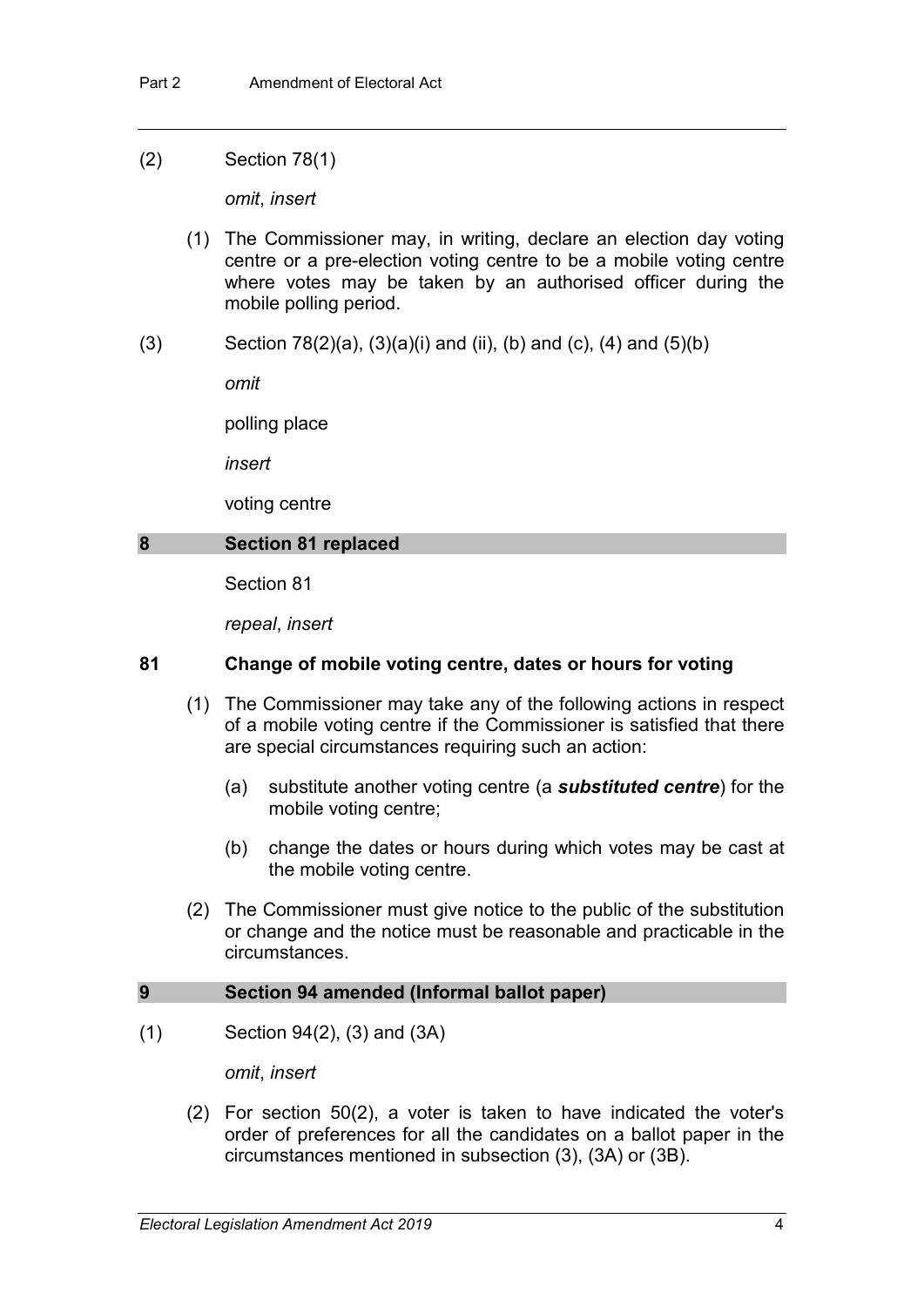- (3) If there are only 2 candidates and the voter placed a mark in one candidate square and either placed a "2" in the remaining candidate square or left it blank:
	- (a) the candidate whose candidate square is marked is the voter's first preference; and
	- (b) the other candidate is the voter's last preference.
- (3A) If there are 3 or more candidates and the voter placed a mark in one candidate square and placed consecutively increasing whole numbers (starting with a "2") in the remaining candidate squares until a number is placed in each of those candidate squares:
	- (a) the candidate whose candidate square is marked is the voter's first preference; and
	- (b) the number placed in each other candidate square indicates the voter's order of preference for the remaining candidates.
- (3B) If there are 3 or more candidates and the voter placed a mark in one candidate square, left one candidate square blank and placed consecutively increasing whole numbers (starting with a "2") in the remaining candidate squares until a number is placed in each of those candidate squares:
	- (a) the candidate whose candidate square is marked is the voter's first preference; and
	- (b) the candidate whose candidate square is left blank is the voter's last preference; and
	- (c) the number placed in each other candidate square indicates the voter's order of preferences between the first and last preference.
- (2) After section 94(4)

*insert*

- (5) Subject to this section, a ballot paper must be given effect according to the voter's intention so far as the voter's intention is clear.
- (6) In this section:

*mark* means a single "1", tick, cross or any other writing or mark that indicates the voter's intention.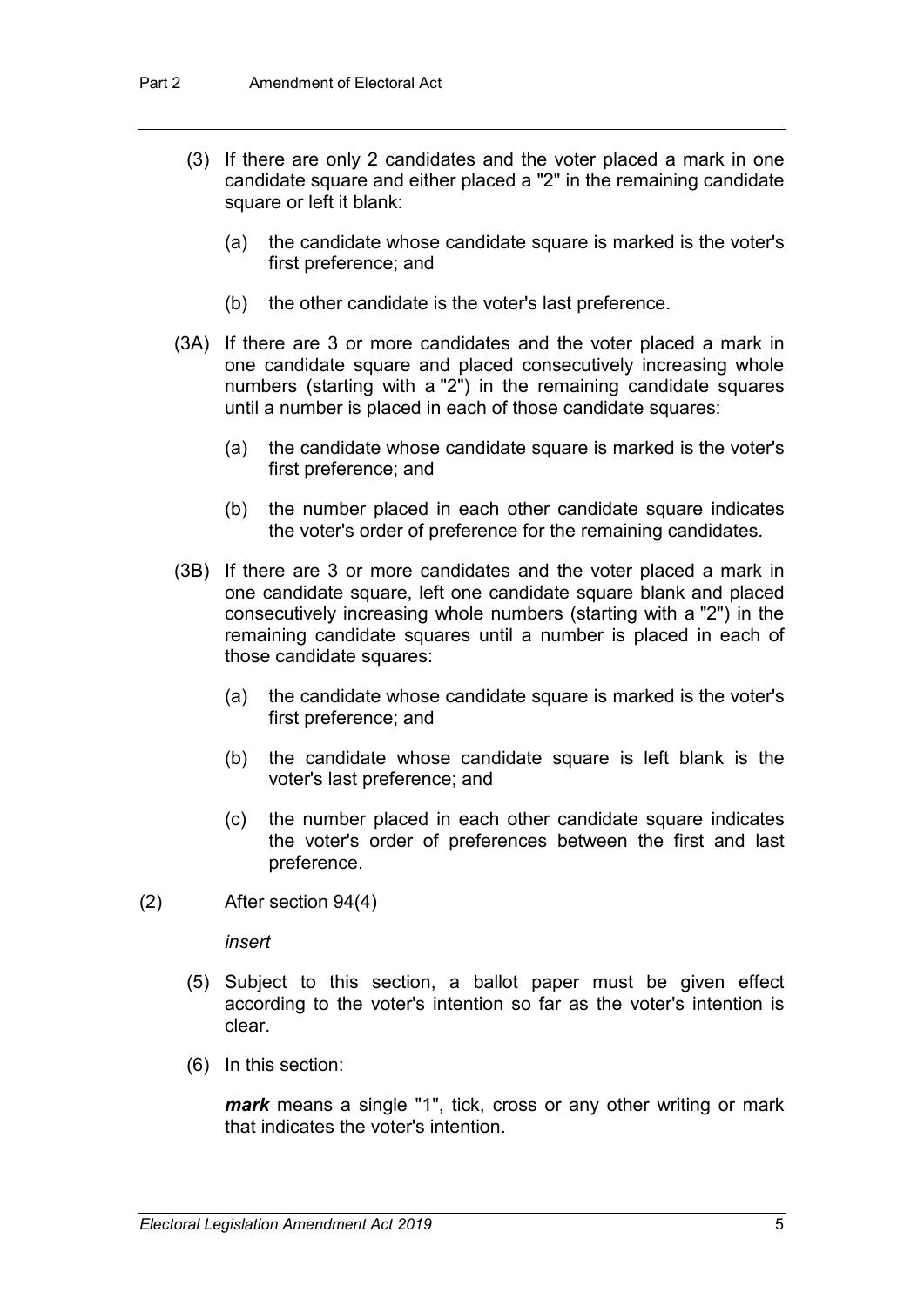#### **10 Section 268 amended (Definitions)**

Section 268

*insert (in alphabetical order)*

*alternate prohibition zone* means an alternate prohibition zone designated under section 275A.

*campaigning activity* means any of the following:

- (a) canvassing for votes;
- (b) soliciting the vote of a person;
- (c) inducing a person not to vote for a particular candidate;
- (d) inducing a person not to vote at the election;
- (e) exhibiting a notice or sign relating to the election.

*designated campaign area* means an area designated under section 275B.

#### **11 Section 275 replaced**

Section 275

*repeal*, *insert*

#### **275 Campaigning activities near voting centres**

- (1) Subject to section 275B, a person must not engage in a campaigning activity during polling hours:
	- (a) within 100 metres of the entrance of an election day voting centre, including airspace; or
	- (b) if an alternate prohibition zone has been designated for the election day voting centre – within the alternate prohibition zone.

Maximum penalty: 20 penalty units.

- (2) Subject to section 275B, a person must not engage in a campaigning activity at any time during the election period other than during polling hours:
	- (a) within 10 metres of the entrance of a pre-election voting centre; or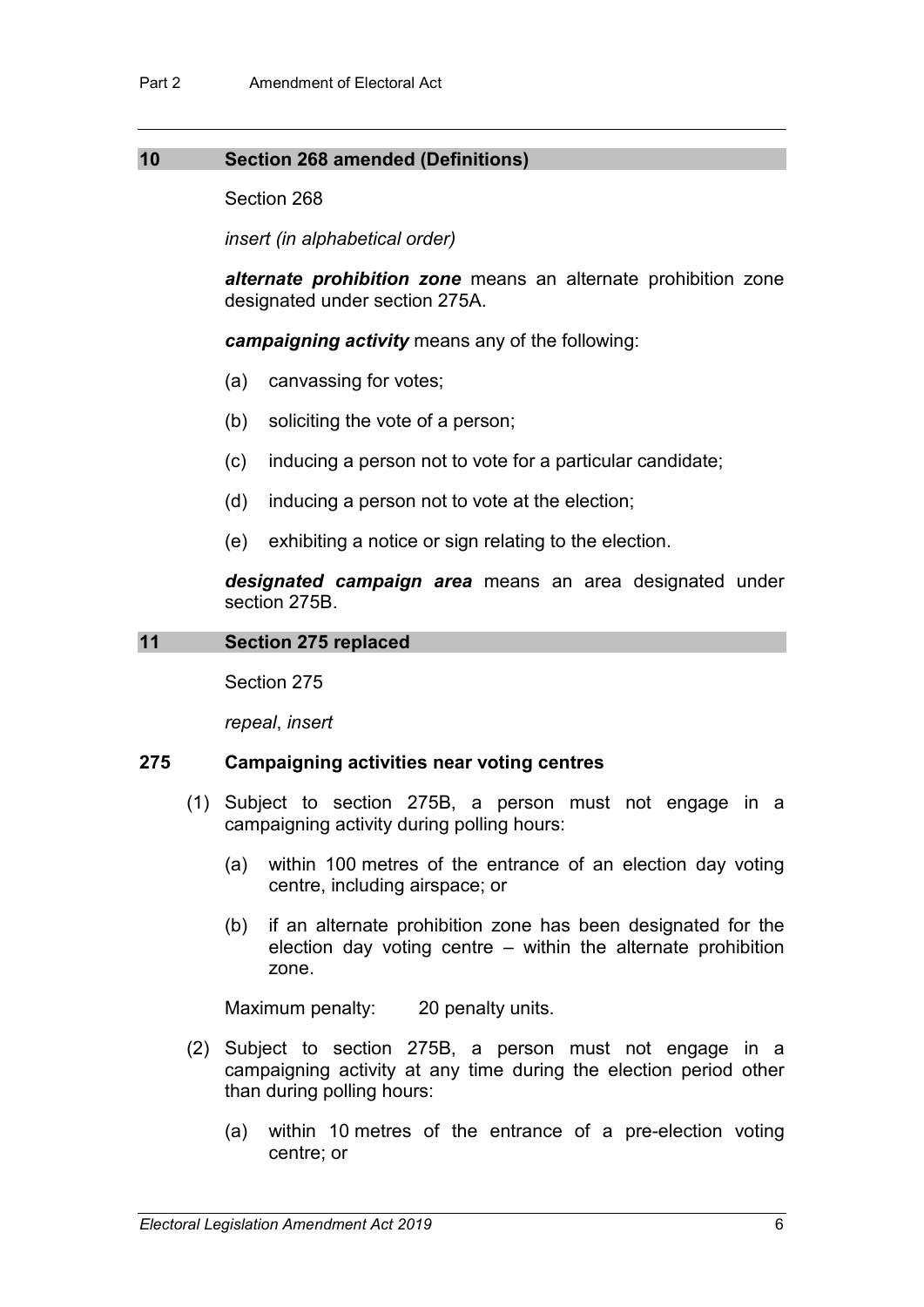(b) if an alternate prohibition zone has been designated for the pre-election voting centre – within the alternate prohibition zone.

Maximum penalty: 20 penalty units.

- (2A) Despite subsection (2), if an election day voting centre is situated on grounds within an enclosure, the boundaries of the alternate prohibition zone must be the boundaries of the enclosure.
	- (3) Subject to section 275B, a person must not engage in a campaigning activity during the election period:
		- (a) within 10 metres of the entrance of a mobile voting centre; or
		- (b) if an alternate prohibition zone has been designated for the mobile voting centre – within the alternate prohibition zone.

Maximum penalty: 20 penalty units.

- (4) A person must not engage in a campaigning activity by using a loud speaker, public address system or any other tool to enhance the volume of a sound to broadcast matter that is audible:
	- (a) within 100 metres of the entrance of an election day voting centre or a mobile voting centre during polling hours; or
	- (b) within 10 metres of the entrance of a pre-election voting centre or a mobile voting centre at any time during the election period other than during polling hours on polling day; or
	- (c) if an alternate prohibition zone has been designated for a voting centre – within the alternate prohibition zone.

Maximum penalty: 20 penalty units

#### **275A Alternate prohibition zone**

- (1) The Commission may designate an alternate prohibition zone for a voting centre.
- (2) The boundaries of the alternate prohibition zone must be between 10 and 100 metres of the voting centre.
- (3) Subject to subsection (4), the Commission must give written notice of the alternate prohibition zone to each candidate in the relevant division as soon as practicable after it is designated.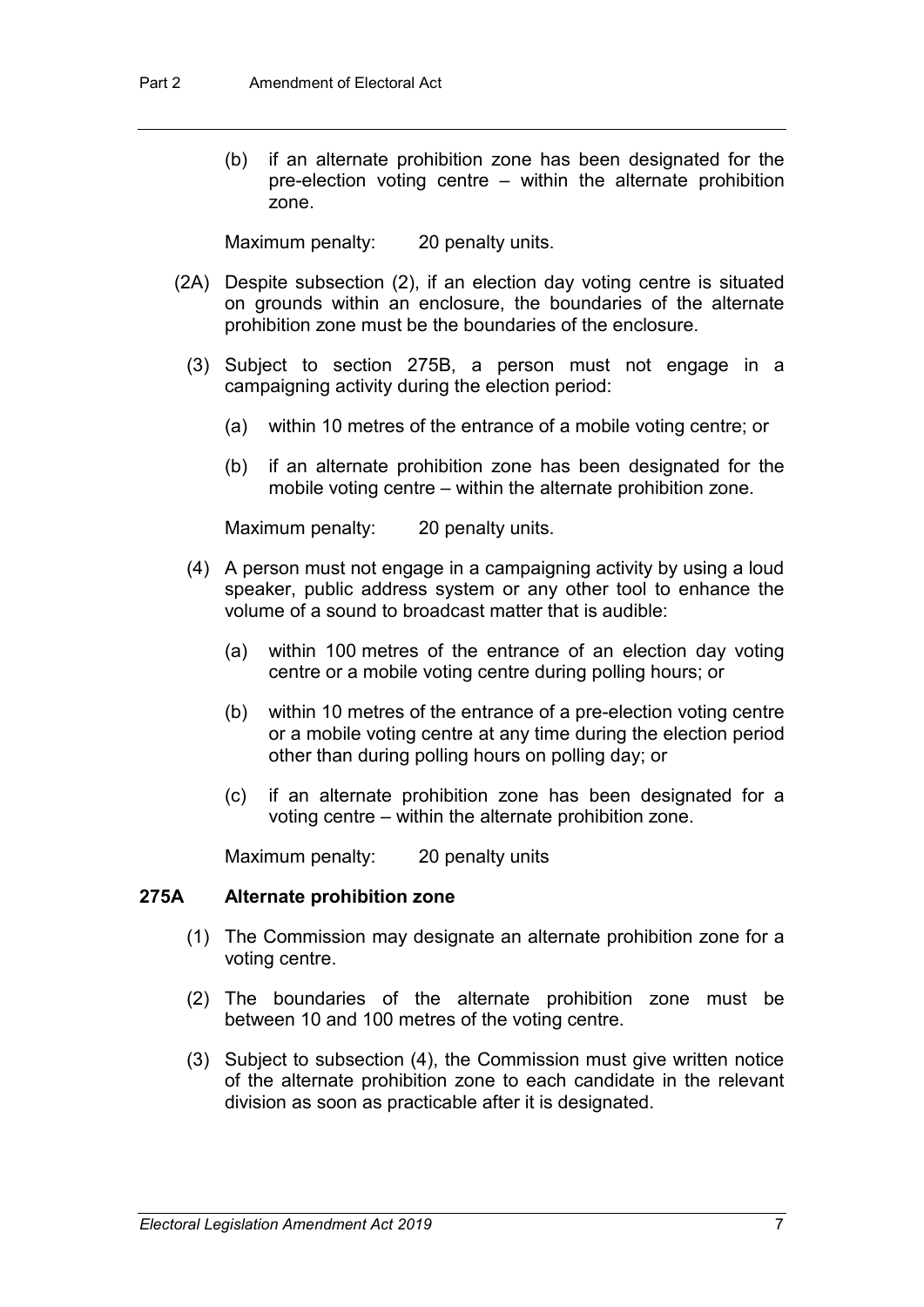(4) If the alternate prohibition zone is designated on a day that a vote will be cast at the voting centre, the Commission must give notice to each candidate in the relevant division and the notice must be reasonable and practicable in the circumstances.

#### **275B Designated campaign areas**

- (1) The Commission may designate an area to be a designated campaign area in a place where campaigning activity is prohibited under section 275 or 275A.
- (2) A person may engage in the following conduct in a designated campaign area:
	- (a) canvass for votes;
	- (b) solicit the vote of a person;
	- (c) hand out how-to-vote cards.
- (3) A designated campaign area must be:
	- (a) large enough to allow up to 3 campaigners for each candidate registered in the relevant division; and
	- (b) accessible to voters; and
	- (c) avoidable by voters who do not wish to engage with campaigners.
- (4) The Commission must give written notice of the designated campaign area to each candidate in the relevant division as soon as practicable after it is designated.

#### **12 Section 313A inserted**

After section 313, in Part 14, Division 2

*insert*

#### **313A Code of conduct for campaign workers**

- (1) The Commission may issue a code of conduct for campaign workers.
- (2) The Commission must consult with the leader of each registered party and each unendorsed MLA on the content of the code of conduct before issuing the code.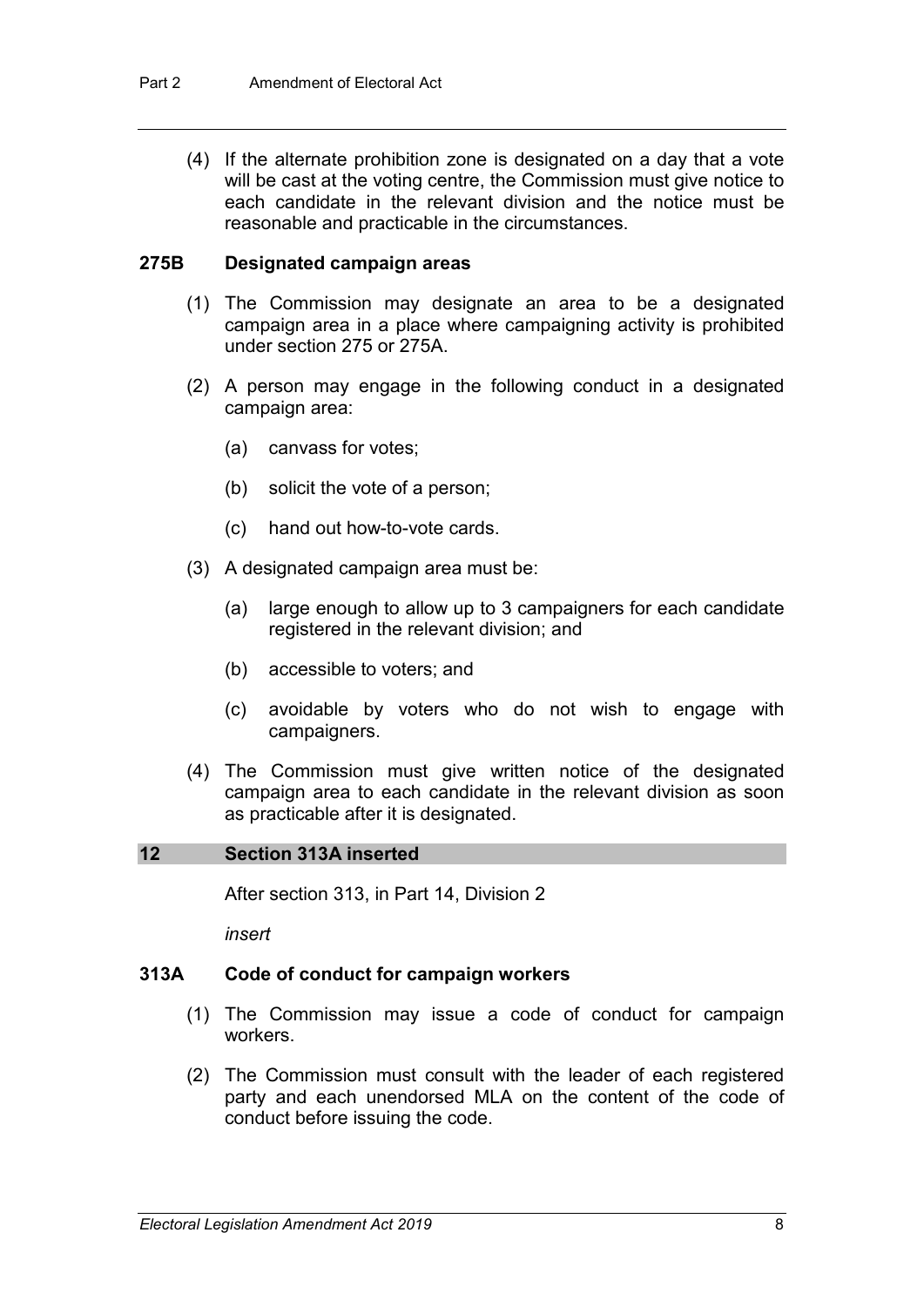| 13 | Section 336 amended (Appointment of appointed member) |
|----|-------------------------------------------------------|
|    | Section $336(3)$                                      |
|    | omit                                                  |
|    | (2)(b)                                                |
|    | insert                                                |
|    | (2)                                                   |
| 14 | <b>Act further amended</b>                            |
|    | The Schedule has effect.                              |

### **Part 3 Amendment of Electoral Regulations**

#### **15 Regulations amended**

This Part amends the *Electoral Regulations*.

#### **16 Schedule amended**

Schedule 1, Form 1

*omit*

Place the number 1 in the box next to the photograph of your first preference candidate and then place increasing whole numbers (*2*, *3*, *etc*.) in as many other boxes as you wish in order to indicate your order of preferences for the other candidates. You do *not* have to number *every* box to make your vote count.

*insert*

Number the boxes 1 to [*number of candidates*] in the order of your choice. Remember, number *every* box to make your vote count.

## **Part 4 Amendment of Local Government (Electoral) Regulations**

#### **17 Regulations amended**

This Part amends the *Local Government (Electoral) Regulations*.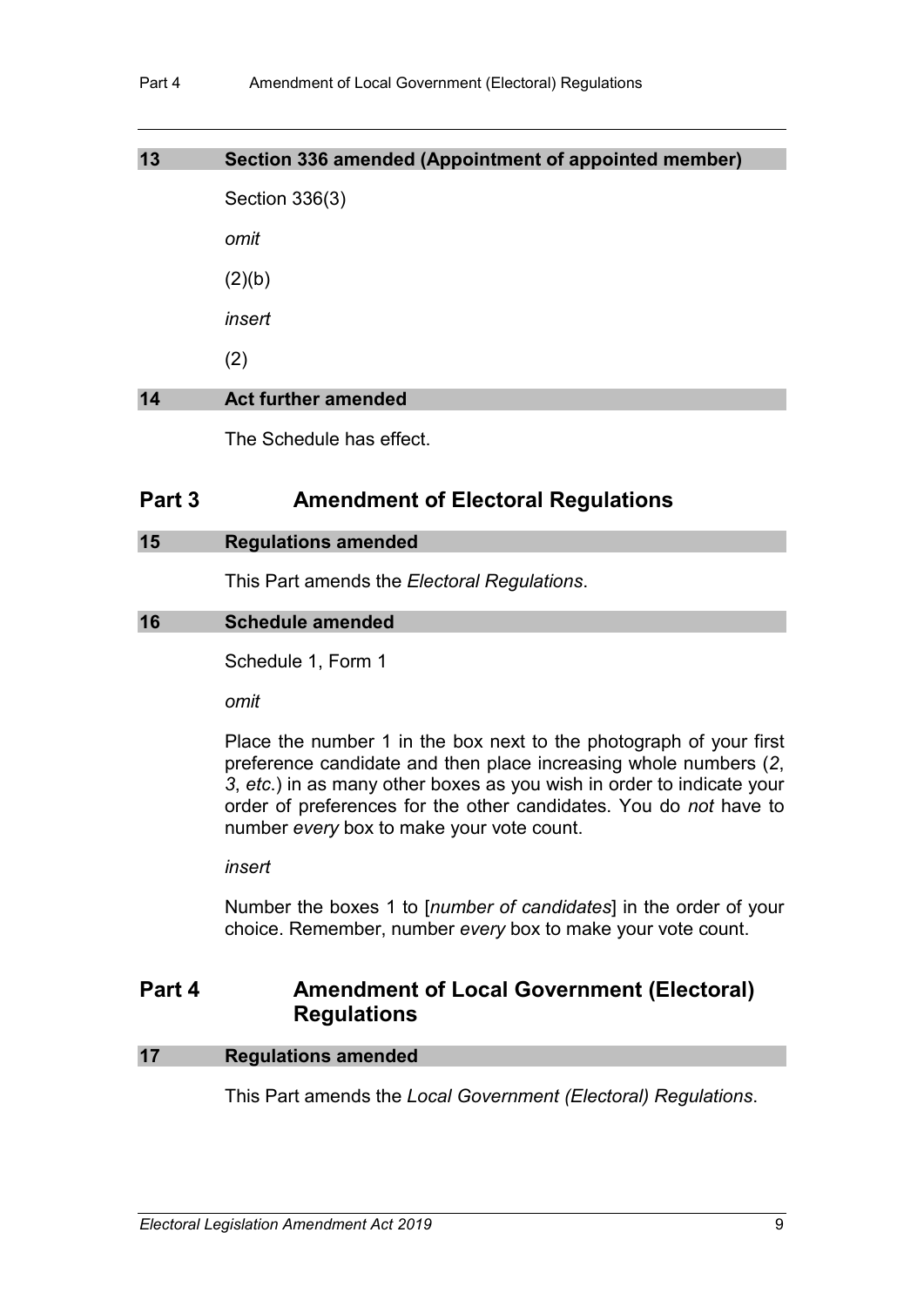#### **18 Regulation 45 amended (Informal ballot paper)**

(1) Regulation 45(2)

*omit*

his or her

*insert*

the voter's

(2) Regulation 45(3), (3A) and (3B)

*omit*, *insert*

- (3) If there are only 2 candidates and the voter placed a mark in one candidate square and either placed a "2" in the remaining candidate square or left it blank:
	- (a) the candidate whose candidate square is marked is the voter's first preference; and
	- (b) the other candidate is the voter's last preference.
- (3A) If there are 3 or more candidates and the voter placed a mark in one candidate square and placed consecutively increasing whole numbers (starting with a "2") in the remaining candidate squares until a number is placed in each of those candidate squares:
	- (a) the candidate whose candidate square is marked is the voter's first preference; and
	- (b) the number placed in each other candidate square indicates the voter's order of preference for the remaining candidates.
- (3B) If there are 3 or more candidates and the voter placed a mark in one candidate square, left one candidate square blank and placed consecutively increasing whole numbers (starting with a "2") in the remaining candidate squares until a number is placed in each of those candidate squares:
	- (a) the candidate whose candidate square is marked is the voter's first preference; and
	- (b) the candidate whose candidate square is left blank is the voter's last preference; and
	- (c) the number placed in each other candidate square indicates the voter's order of preferences between the first and last preference.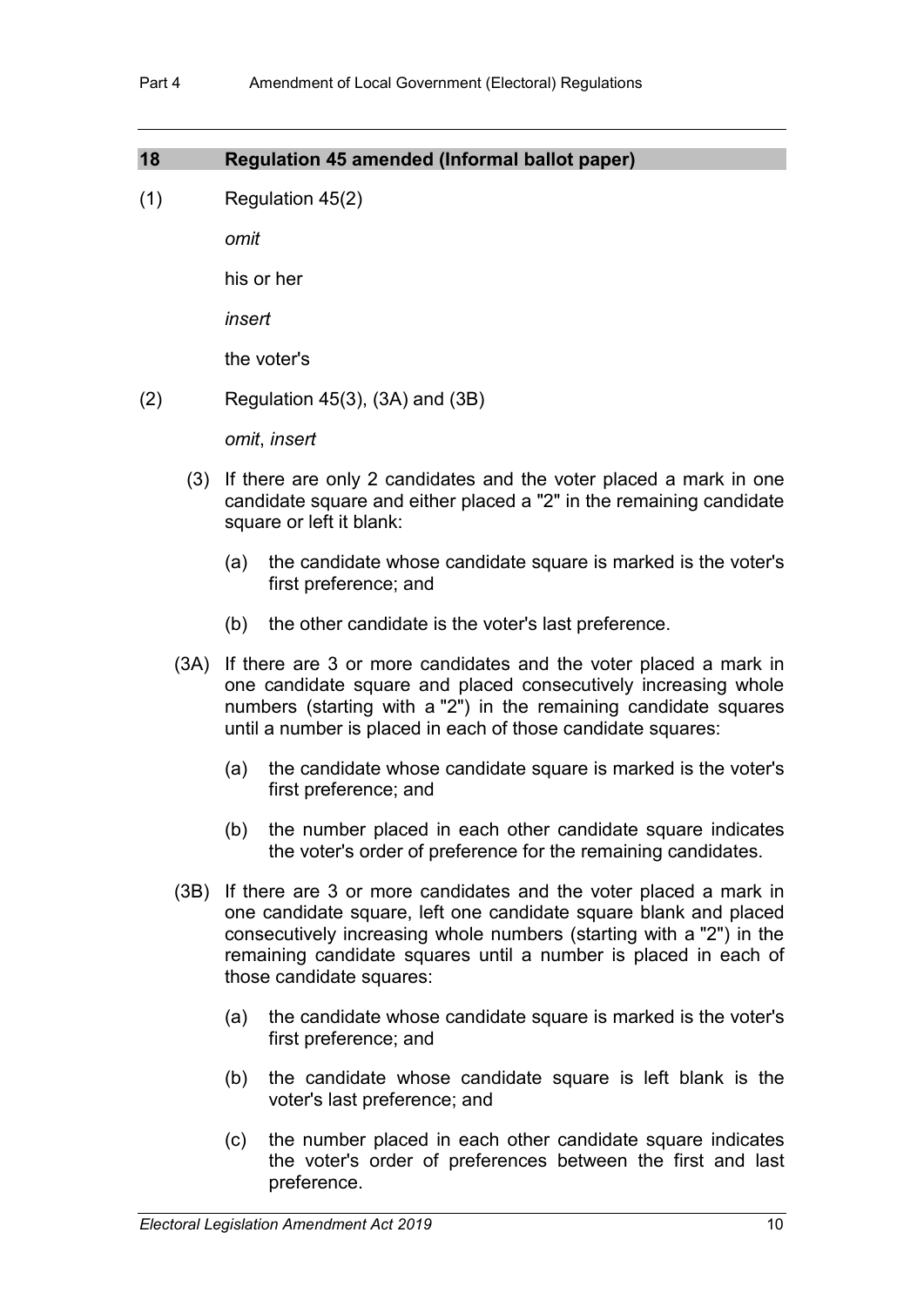(3) After regulation 45(4)

*insert*

- (5) Subject to this regulation, a ballot paper must be given effect according to the voter's intention so far as the voter's intention is clear.
- (6) In this regulation:

*mark* means a single "1", tick, cross or any other writing or mark that indicates the voter's intention.

## **Part 5 Repeal of Act**

#### **19 Repeal of Act**

This Act is repealed on the day after it commences.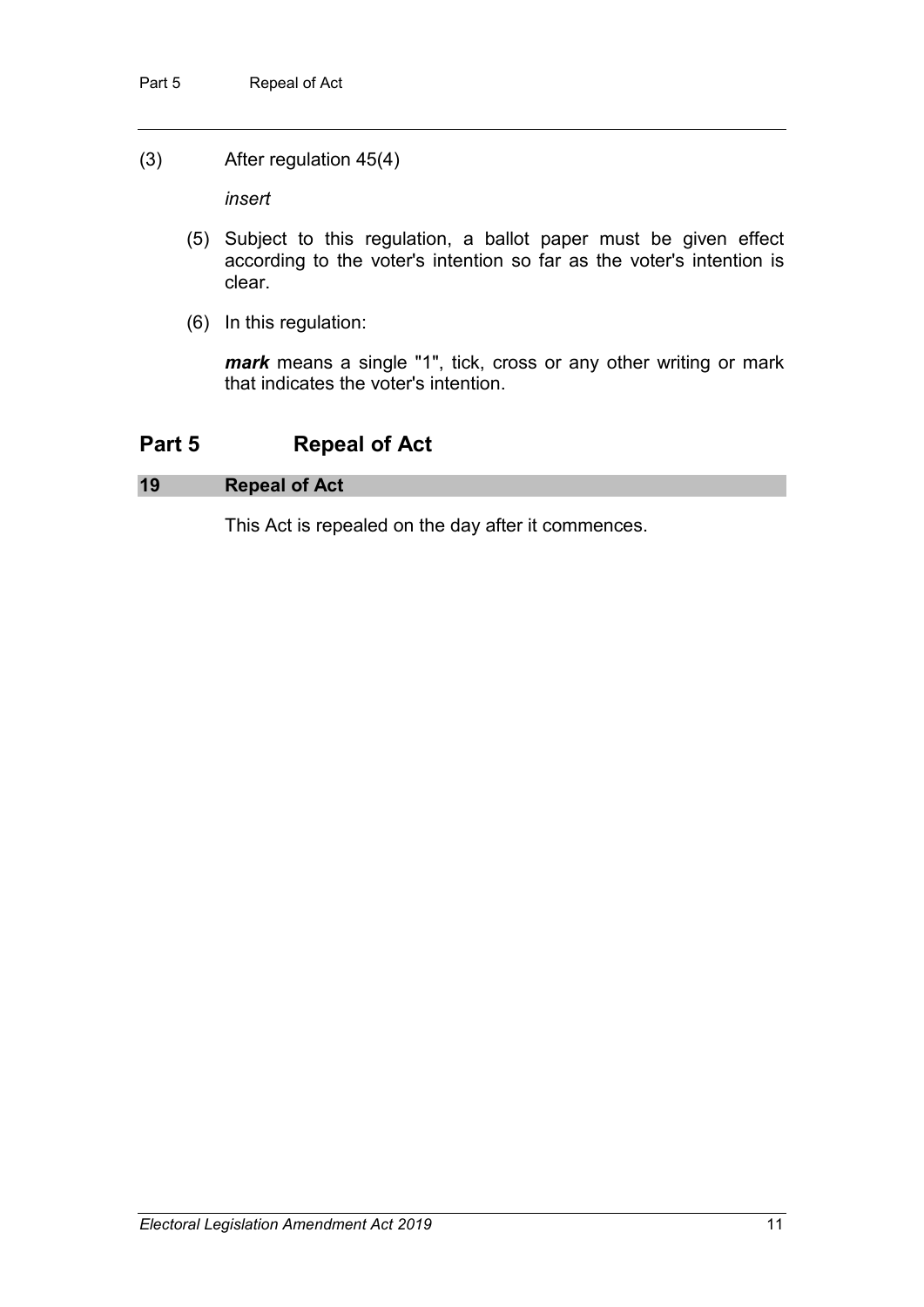## **Schedule Act further amended**

section 14

| Provision                                                                                                                           | Amendment                         |                                  |
|-------------------------------------------------------------------------------------------------------------------------------------|-----------------------------------|----------------------------------|
|                                                                                                                                     | omit                              | insert                           |
| section 42, heading                                                                                                                 | <b>Pre-polling</b>                | <b>Pre-election</b>              |
|                                                                                                                                     | polling places                    | voting centres                   |
| section $42(1)(a)$                                                                                                                  | pre-polling                       | pre-election                     |
| section $42(1)(b)$                                                                                                                  | a polling place                   | an election day voting<br>centre |
| section $42(2)$                                                                                                                     | pre-polling                       | pre-election                     |
|                                                                                                                                     | polling place                     | election day voting<br>centre    |
| sections 43, 45 and<br>46(2)                                                                                                        | polling place                     | voting centre                    |
| section 47, heading                                                                                                                 | polling place                     | voting centre                    |
| sections $47(1)$ , $(2)$ and<br>$(5)$ and $49(2)$ and $(3)$                                                                         | polling place<br>(all references) | voting centre                    |
| Part 6, Division 2,<br>heading                                                                                                      | polling place                     | voting centre                    |
| sections $52(1)$ and<br>$53(1)(a)$ , (d) and (e)                                                                                    | polling place                     | voting centre                    |
| Part 6, Division 3,<br>heading                                                                                                      | polling places                    | voting centres                   |
| sections $54(1)$ ,<br>55(2)(a), (c) and (d),<br>$56(1)$ and $(2)$ , $57(2)(a)$ ,<br>$(c)$ and $(d)$ and<br>$74(2)(a)$ , (c) and (d) | polling place<br>(all references) | voting centre                    |
| section 78, heading                                                                                                                 | polling places                    | voting centres                   |